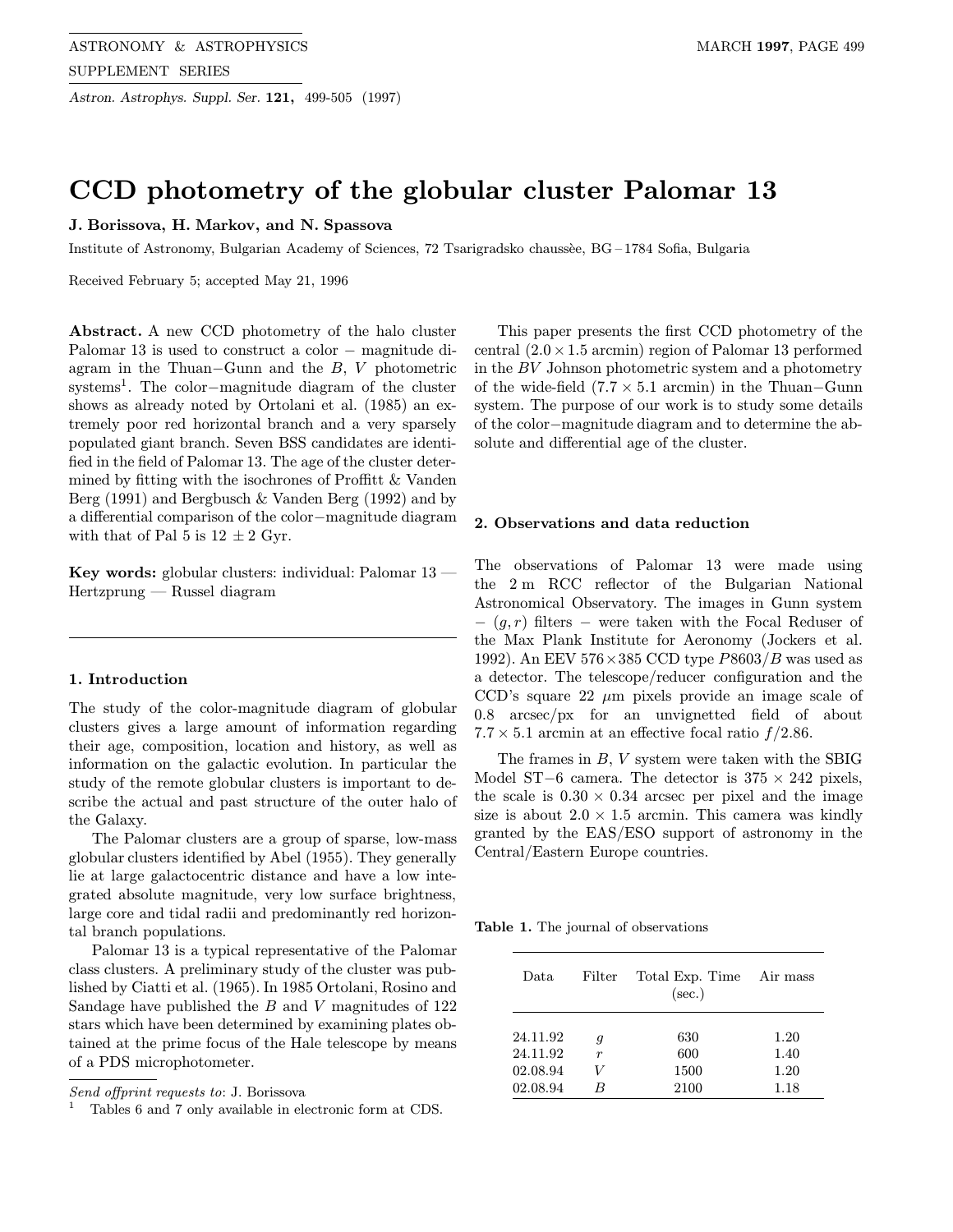During the nights of observations the seeing was stable with measured stellar PSF on the raw frames about  $0.8 - 1.2$  FWHM arcsec.

A log of the observations is given in Table 1. The airmasses listed there are the mean airmasses over the duration of each exposure.

The preliminary reductions of the CCD frames including bias subtraction and flat fielding were carried out using the standard MIDAS (ver.92) data reduction package. No cosmic ray cleaning was done.

The photometry of the stars on the frames was performed by means of the point−spread function (PSF) fitting package DAOPHOT available in MIDAS (Stetson 1987). This package is widely used and there are numerous references describing the application of the package in details in addition to the description provided by Stetson. We followed closely the steps described in Smith et al. (1986) to produce a list of objects with PSF−derived magnitudes. The magnitudes were then corrected on the basis of a 10 pixels radius aperture. To determine the value of this correction we selected a range of 10 to 15 bright, relatively isolated and well−fitted stars per frame and carried out aperture photometry on the selected stars. The mean difference between the magnitudes derived by the PSF fitting and the magnitudes derived by the 10 pixels radius aperture for the selected stars was subtracted from the PSF derived magnitudes for all objects measured on the frame. We then rejected:

- 1. All stars which were not found on two or more independent frames in each color.
- 2. All stars which had values of  $\chi^2 > 2$ .
- 3. All stars with formal errors from the PSF fitting greater than 0.15 in all frames.

Table 2. Summary of calibration observations

| Data.            | 24.11.92 | 02.08.94 |
|------------------|----------|----------|
|                  |          |          |
| seeing (Arcsec)  | 1.2      | 0.8      |
| No. standards    | 3        | 11       |
| $q-r$ Slope      | 0.037    |          |
| $g$ Color Term   | 0.023    |          |
| $B-V$ Slope      |          | 1.092    |
| V Color Term     |          | 0.017    |
| $\sigma$ (g)     | 0.023    |          |
| $\sigma$ $(g-r)$ | 0.017    |          |
| $\sigma(V)$      |          | 0.016    |
| $-V$             |          | 0.020    |

The instrumental values were corrected for extinction and transformed to the standard  $B, V$  and  $g, r$  systems using a technique similar to that described by Christian

& Heasley (1986) – the instrumental magnitudes m were converted to the standard scale  $M$  by means of the equation:

$$
M = m + a - bX + c(B - V)
$$
\n<sup>(1)</sup>

where a is a constant, X is the airmass and  $(B - V)$ , res.  $(q-r)$  is the color of the object. The coefficients (Table 2) were determined by reducing the frames of the standard fields in NGC 7006 (Christian et al. 1985) and the three standard stars selected from the list of Thuan & Gunn (1976), using an aperture photometry algorithm. The rms. deviations of the reduced CCD photometry from the standard values are  $0.016$  in  $V$ ,  $0.02$  in  $B$ ,  $0.023$  in  $g$  and  $0.017$ in r over the range of standards. A certain inaccuracy of the zero point in the  $g, r$  system is possible due to the insufficient number of the used standards. This inaccuracy was however estimated to be within the standard photometry error and thus could not seriously affect the results of our study.

Tables 6 and 7 (available in electronic form) list our final photometric results for 80 stars in the central field of Palomar 13 in the B, V system and 175 stars in the g, r system. The star identifications in these tables are as follows: identification number; x, y - the  $(x, y)$  positions give the locations of the stars in pixel terms. Columns  $q$ ,  $g - r$ , V and  $B - V$  are the weight averaged magnitudes and colors taken from all available data.

Table 3. The mean standard deviations

| Magnitude | q     | r     | V     | B     |
|-----------|-------|-------|-------|-------|
|           |       |       |       |       |
| $14 - 15$ | 0.017 |       |       |       |
| $15 - 16$ | 0.017 | 0.012 |       |       |
| $16 - 17$ | 0.021 | 0.015 | 0.012 | 0.015 |
| $17 - 18$ | 0.023 | 0.017 | 0.014 | 0.018 |
| $18 - 19$ | 0.032 | 0.021 | 0.020 | 0.025 |
| $19 - 20$ | 0.035 | 0.025 | 0.023 | 0.027 |
| $20 - 21$ | 0.044 | 0.025 | 0.027 | 0.031 |
| $21 - 22$ | 0.044 | 0.031 | 0.035 | 0.039 |

Table 3 lists the derived mean standard deviations for successive intervals of one magnitude in the  $q, r, V$  and B frames.

#### 3. Comparison with previous works

Two previous photometric studies of Palomar 13 are available in the literature: a preliminary study of the cluster published by Ciatti et al. (1965) and photographic data published by Ortolani et al. (1985). In order to check our data for any systematic variations the photometry of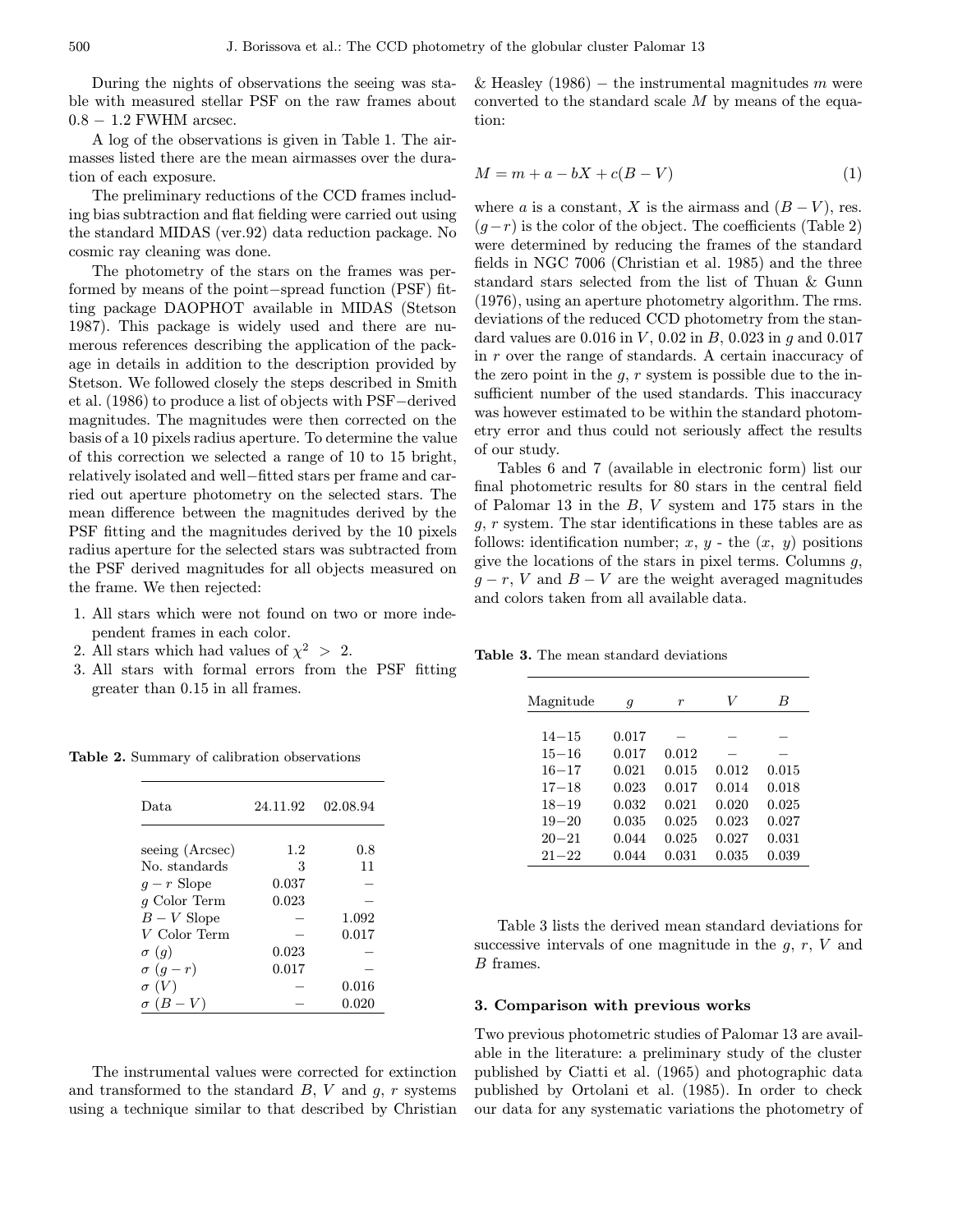

Fig. 1. Comparison between V magnitudes derived here and photometry of Ortolani et al. (1985)



Fig. 2. Comparison between B magnitudes derived here and photometry of Ortolani et al. (1985)

Ortolani et al. (1985) has been used. Figures 1 and 2 show a comparison of the  $V$  and  $B$  magnitudes in our CCD photometry with those obtained with Ortolani et al.  $(1985)$ . No systematic magnitude shift in the B and V have been found. There are significant differences for the faintest stars only (the stars No. 77 and No. 61 in list of Ortolani et al. 1985).

To outline the bright parts of the CMD still better we added the RGB, SGB and the turnoff stars from the study of Ortolani et al. (1985) to our B, V photometry. This was done by calculating the coefficients of a linear transformation on the basis of all common stars and then applying this transformation to all stars in Ortolani's list that were to be added to our photometry. The mean standard deviations of this transform are  $\sigma(V) = 0.18$  and  $\sigma(B-V) = 0.09.$ 

### 4. Color − magnitude diagrams

# 4.1. Color − magnitude diagram in B, V system

The V,  $B - V$  color-magnitude diagram for Palomar 13 derived in this study is shown in Fig. 3. The stars within 24 arcsec of the cluster center (1 core radii, Djorgovski 1993) are presented by crosses. The core of the cluster was well resolved and all stars down to  $V = 21.5$  mag  $(n = 47)$  were measured.



Fig. 3. The observed V vs.  $B - V$  color-magnitude diagram of Palomar 13 based on all stars listed in Table 6. The stars within 1 core radii are represented by crosses

In Fig. 4. is shown the composed CMD based on our CCD data (crosses) and the photographic data of Ortolani et al. (1985) transformed to our photometric system. It contains 154 stars, covering  $5 \times 5$  arcmin area around the cluster.

The basic characteristics of the CMD are:

- 1. An extreme poorness of the horizontal branch (HB) which is populated by only one star  $(V = 17.78$  mag) in addition to the three RR Lyr variables in our field.
- 2. A sparsely populated, moderately steep red giant branch (RGB) and a full lack of the red giants in the cluster's core (see Fig. 3). All bright giants are located at a distance  $r > 1$  arcmin from the center of the of the cluster.
- 3. A well defined subgiant branch and upper main sequence turnoff region. As can be seen in the Fig. 3 the subgiants are the brightest stars in the core of the cluster.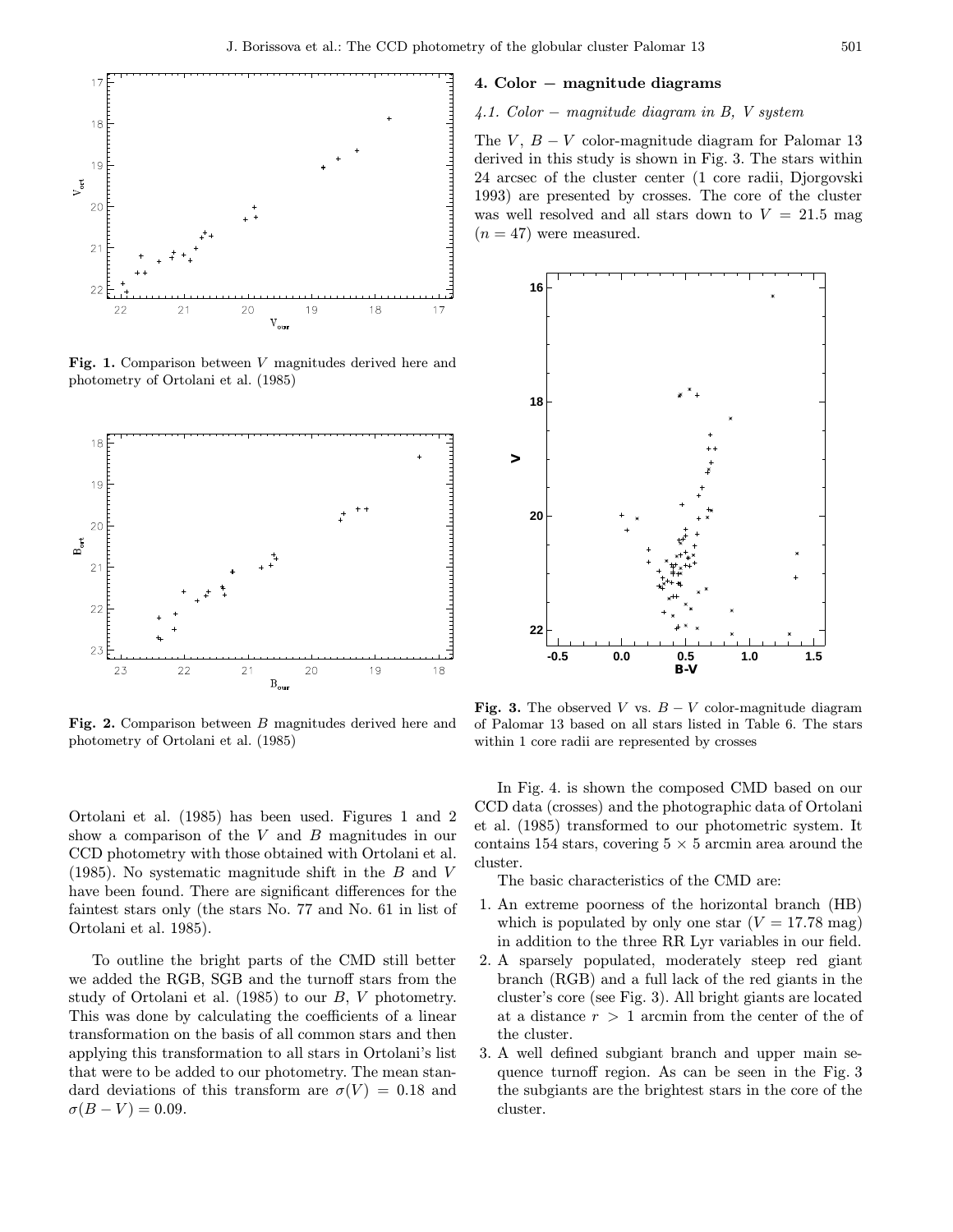

**Fig. 4.** The observed V vs.  $B-V$  color-magnitude diagram of Palomar 13 based on stars listed in Table 6 (crosses) and stars added from study of Ortolani et al. (1985) (open squares)

Table 4. BSS candidates

| No                                                              | $\boldsymbol{x}$                                           | $\boldsymbol{y}$                                            | V                                         | $B-V$                                | $\overline{g}$                            | $-r$                                                | Distance<br>(arcmin)                          |
|-----------------------------------------------------------------|------------------------------------------------------------|-------------------------------------------------------------|-------------------------------------------|--------------------------------------|-------------------------------------------|-----------------------------------------------------|-----------------------------------------------|
| 1<br>$\overline{2}$<br>3<br>$\overline{4}$<br>5<br>$6*$<br>$7*$ | 218.0<br>273.7<br>263.0<br>281.0<br>309.7<br>246.8<br>67.6 | 150.1<br>180.7<br>190.0<br>239.0<br>212.3<br>256.0<br>315.9 | 20.04<br>20.24<br>20.58<br>20.80<br>19.98 | 0.12<br>0.04<br>0.21<br>0.21<br>0.00 | 19.73<br>19.62<br>19.42<br>19.67<br>19.68 | $-0.22$<br>$-0.22$<br>$-0.40$<br>$-0.14$<br>$-0.13$ | 0.6<br>0.3<br>0.3<br>0.3<br>0.1<br>0.4<br>0.4 |

 $*$  the coordinates are in the  $q, r$  coordinate system.

4. A number of stars form an extension of the main sequence up to about 1.5 mag brighter than TO point. These are possible blue straggler stars (BSS). Seven BSS candidates are identified in our field. Careful checks was made to ensure that the internal errors of the BSS candidates are the same as those of the subgiants at the same level. According to the galaxy model of Ratnatunga & Bahcall (1985) the predicted number of field stars  $(0.2 \text{ stars at } 19 < V < 21 \text{ and }$  $(B-V) < 0.8$ ) is not sufficient to explain this population. Ortolani et al. (1985) don't mention the presence of BSS candidates but two of them can be seen on their color−magnitude diagram. The BSS candidates lie at r < 38 arcsec from the cluster center and four of them are in the core of the cluster. It is obvious that the BSS candidates present a marked tendency to populate the central part of the cluster. Comparison with other clusters of Palomar group (Pal4, Pal5, Pal14 and Pal15 − Fusi Pecci et al. 1992) shows that Palomar 13 can be included in class BS1 (Fusi Pecci et al. 1992). Data for BSS candidates in Palomar 13 − magnitudes, colors and distances from the cluster center are separately listed in Table 4.

- 5. The main sequence turnoff is found to be at  $V_{\text{TO}} = 21.15 \pm 0.06$  and  $(B-V)_{\text{TO}} = 0.35 \pm 0.04$ . The magnitude level of the HB determined as the magnitude of the nonvariable star is  $V_{\text{HB}} = 17.78 \pm 0.02$  (the error is the internal error of the photometry). The magnitude level of the HB determined as mean magnitude of the RR Lyr variable stars is  $V_{\text{HB}} = 17.88 \pm 0.012$ . Lee et al.  $(1990)$  found that the mean V magnitude of the red HB would be  $0.1-0.2$  mag. brighter then that of the RR Lyrae variables. The agreement between the apparent magnitude of the horizontal branch determined as a magnitude of the nonvariable star and mean magnitude of the RR Lyr stars is good. This implies a magnitude difference between the HB and the TO  $\Delta V_{\rm TO}^{\rm HB} = 3.37 \pm 0.1.$
- 6. There are no Palomar 13 stars in the asymptotic giant branch (AGB) phase of evolution.

## 4.2. Color − magnitude diagram in g ,r system

The  $g, g-r$  color–magnitude diagram for 175 stars measurable on the Focal Reducer of the Max Plank Institute of Aeronomy CCD images is presented in Fig. 5. Because of the smaller scale of the Reducer only 25 stars have been measured in the core of the cluster. The CMD in  $g, g-r$ verified the main features of the  $V, B - V$  CMD and especially:

- 1. Ortolani et al. (1985) noted that the existence of some "evaporated" HB stars can not be excluded. In our field  $-7.7 \times 5.1$  arcmin we have not found such stars. There is only one star (No. 46 in Table 7) above the HB in our  $g, g - r$  diagram which has an uncertain status.
- 2. No more BSS candidates have been identified in this region. There are two stars on the diagram which fall in the region of the BSS candidates. One of them (No. 83 in Table 7) is a contact star and its photometry is poor, another (No. 164 in Table 7) is located too far from the center of the cluster  $(r = 3.9 \text{ arcmin})$  so we mean that it is more probable a field star. There is some discrepancy of the status of two of the BSS candidates listed in Table 7 (No. 168 and Ort 24). According  $q$ , r photometry they are subgiant stars. More precise photometry is needed for these stars.
- 3. The main sequence turnoff is found to be at  $g_{\text{TO}} = 21.12 \pm 0.05$  and  $(g - r)_{\text{TO}} = -0.14 \pm 0.02$ . The magnitude level of the HB determined as the magnitude of the nonvariable star is  $q_{\text{HB}} = 17.84 \pm 0.03$ (the error is the internal error of the photometry). The magnitude level of the HB determined as the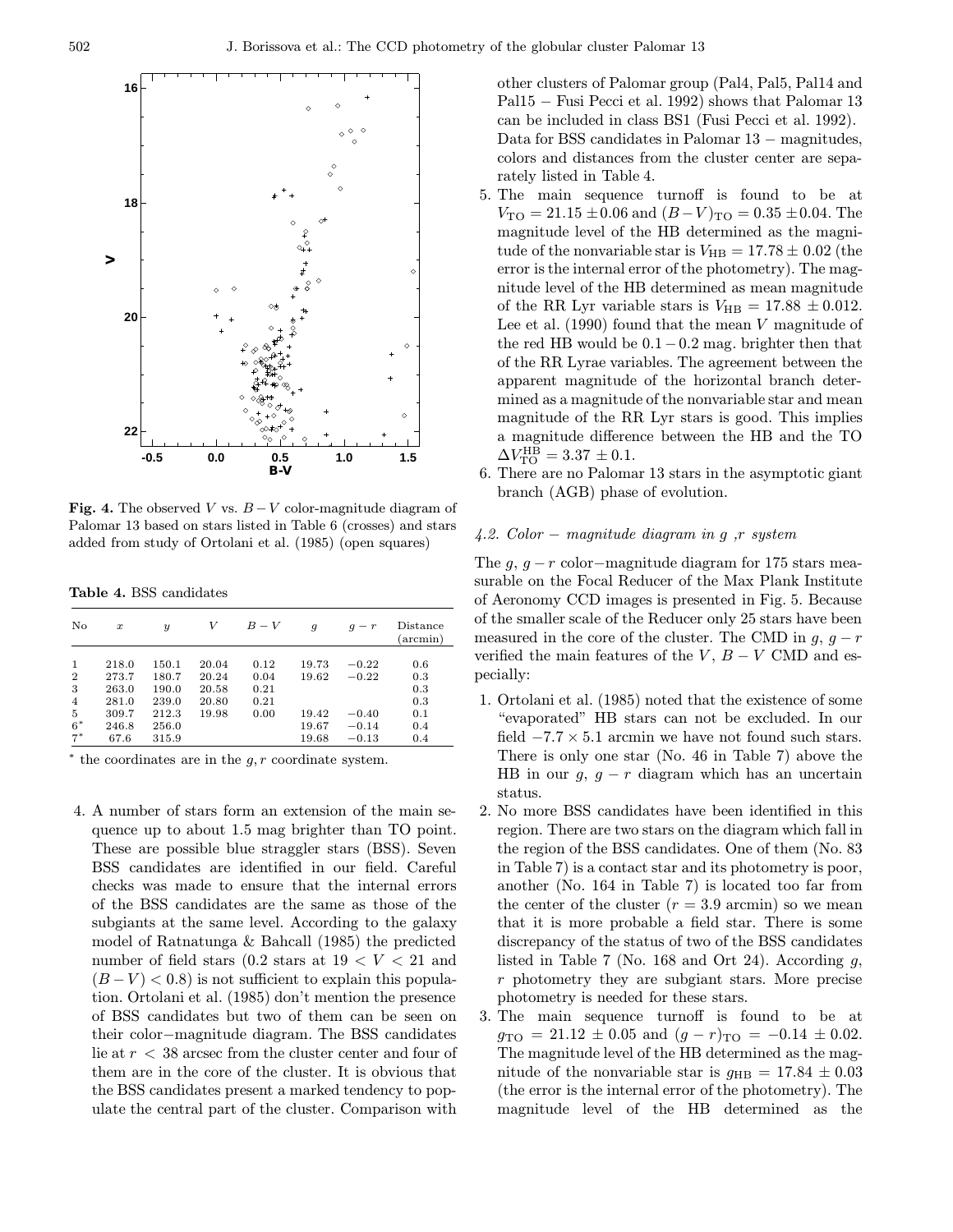

Fig. 5. The observed g vs.  $g - r$  color–magnitude diagram of Palomar 13 based on all stars listed in Table 7

mean magnitude of the RR Lyr variable stars is  $g_{\rm HB} = 17.76 \pm 0.12.$ 

The models of Ratnatunga & Bahcall (1985) have been used to estimate how many field stars are predicted in the region of Pal 13. The observed CMD has been statistically decontaminated by applying the procedure described in Ferraro et al. (1995). The analysis of the CMDs for Palomar 13 in the two photometric system allows us to separate 158 cluster members brighter than  $V = 22$  mag, including 4 variable stars and 51 field stars.

The fiducial lines of the main branches of Pal 13 have been determined from the statistically corrected CMD by dividing the various sequences into bins and computing in each bin the mode of the distribution color.

#### 4.3. Metallicity and distance modulus

The cluster metallicity can be estimated by means of an appropriate calibration of RGB observations.  $(B - V)_{0,g}$ , the intrinsic RGB color at the level of the HB in the Zinn & West (1984) calibration gives  $[Fe/H] = -1.52 \pm 0.23$ . The observed color  $(B - V)_{\text{g}}$  is  $0.86 \pm 0.05$  where the error has been estimated by combining the error made in merely locating the point with the photometric error. We have adopted 0.05 at  $E(B - V)$  (Harris & Racine 1979). The derived metal abundance by Ortolani et al. (1985) is between  $-1$  and  $-1.5$ , a result consistent with our estimate.

We estimate the distance modulus of Palomar 13 by assuming the calibration of Lee (1990):

 $M_V^{\text{HB}}$  = 0.19 [Fe/H] + 0.97. For [Fe/H] = -1.52 this gives  $M_V^{\text{HB}} = 0.681$ . The apparent magnitude of the HB is  $V = 17.78 \pm 0.02$  and thus the apparent distance modulus is  $(m - M)<sub>V</sub> = 17.10 \pm 0.02$  (internal uncertainty only). As can be seen below the distances derived from the isochrone fitting are quite consistent with this estimate.

## 5. The age of Palomar 13

The determination of globular cluster ages continues to be an active field of research. There are two widely applied methods used to estimate cluster ages − isochrone fitting and differential measures through careful comparisons of the location of the principal stellar sequences on the CMD.

For the isochrone fitting we used the isochrones computed by by Proffitt & Vanden Berg (1991) using a [O/Fe] ratio of between 0.75 and 0.40, which include the effect of He diffusion and the isochrones by Bergbusch & Vanden Berg (1992), which adopted a [O/Fe] ratio between 0.75 and 0.23. We also compared the Bell & Vanden Berg (1987) theoretical isochrones with the CMD morphology of the turnoff region in  $g, r$  system.

The  $\psi^2$  parameter of Flannery & Johnson (1982) was used as a fitting statistics and we calculated this parameter for  $E(g - r)$  between  $(0.01 - 0.1)$ , 16.5  $<$   $(m-M)_0$  < 17.5,  $-2.27$  < [Fe/H] <  $-1.27$  and age between  $(10 - 16)$  Gyr.



Fig. 6. Comparison of the Proffitt & Vanden Berg (1991) theoretical isochrones (solid curves) with fiducial line of Palomar 13 (crosses) for  $[Fe/H] = -2.26, -1.66$  and  $-1.26$  for an age of 12 Gyr. Palomar 13 data have been corrected for a distance modulus of 17.23 mag and reddening 0.05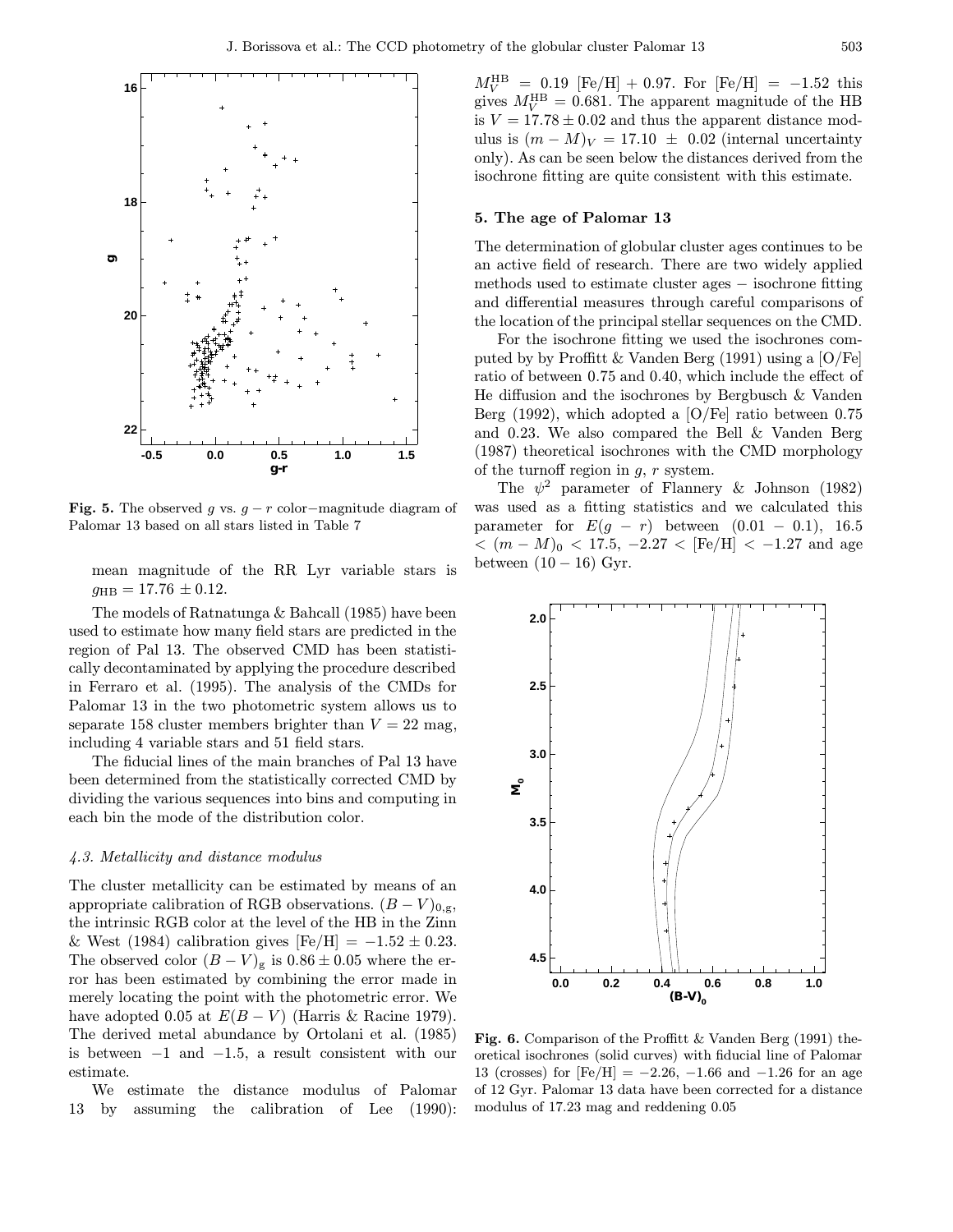The best statistics was reached for a cluster age of 12 Gyr, with metallicity  $[Fe/H] = -1.66$  at the isochrones by Proffitt & Vanden Berg (1991). The implied distance modulus derived from the comparison with the isochrones is 17.23 with  $E(B-V) = 0.05$ . The best fit isochrones are shown in Fig. 6. There is a large disagreement between the theoretically calculated isochrones and the red giant branch.



Fig. 7. Comparison of the Bergbusch & Vanden Berg (1992) theoretical isochrones (solid curves) with fiducial line of Palomar 13 (crosses) for  $[Fe/H] = -1.78$ , -1.66 and -1.48 for an age of 12 Gyr. Palomar 13 data have been corrected for a distance modulus of 17.19 mag and reddening 0.05

Figure 7 shows a comparison between the theoretical isochrones of Bergbusch & Vanden Berg (1992). The best statistics was reached for a cluster age of 12 Gyr, with metallicity  $\text{[Fe/H]} = -1.66$ ,  $\text{[O/Fe]} = +0.63$ . The implied distance modulus derived from the comparison with the isochrones is 17.19 with  $E(B - V) = 0.05$ .

When was made a comparison between the different sets of isochrones it was found that the diffusive isochrones did not fit the observations as well as the nondiffusive ones.

The similar result  $-12$  Gyr,  $[Fe/H] = -1.52$ ,  $(M - m) = 17.20$  and  $E(g - r) = 0.07$  was found by using isochrones of Bell & Vanden Berg (1987) calculated in  $g, r$  system (Fig. 8).

Due to some uncertainties in the locations of the fiducial points,  $E(B - V)$  and [Fe/H] the total external uncertainty at this method is 3 Gyr (Bolte 1990).



Fig. 8. Comparison of the Vanden Berg & Bell (1987) theoretical isochrones (solid curves) with the color−magnitude diagram of Palomar 13 (crosses) for metal abundance [Fe/H] of −2.27, −1.77 and −1.27 for age of 12 Gyr. Palomar 13 data have been corrected for a distance modulus of 17.20 mag and reddening 0.07



Fig. 9. Fiducial sequences for Palomar 13 (crosses) and Palomar 5. The clusters were shifted to a common reddening and distance